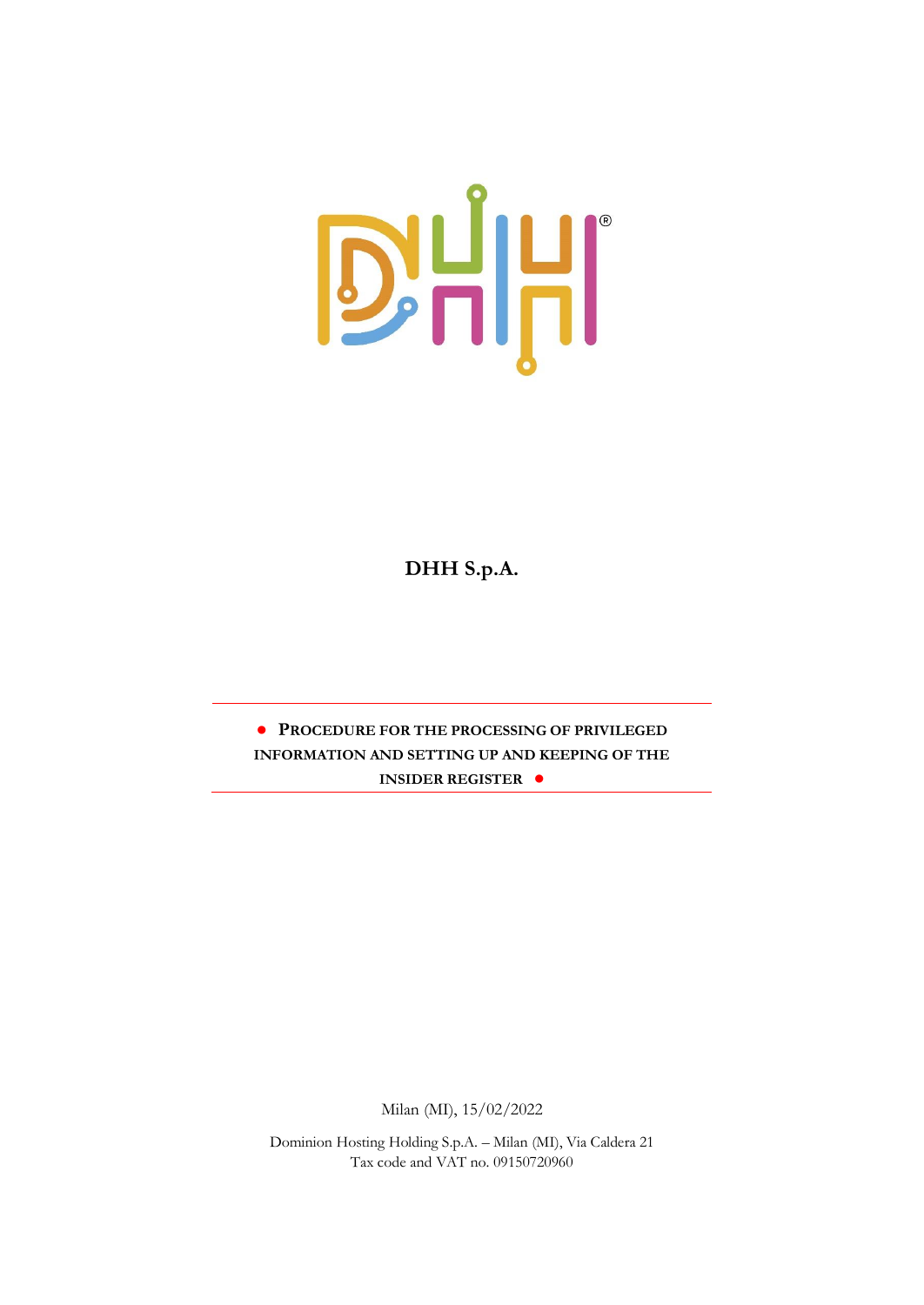# **TABLE OF CONTENTS**

| <u>_</u> | 2. DEFINITIONS. |
|----------|-----------------|

## S[ECTION](#page-3-0) 1

# P[ROCESSING](#page-3-1) OF PRIVILEGED INFORMATION

| 4. |                                                                               |  |
|----|-------------------------------------------------------------------------------|--|
| 5. |                                                                               |  |
|    |                                                                               |  |
|    |                                                                               |  |
|    |                                                                               |  |
| 9. | COMMUNICATION OF PRIVILEGED INFORMATION TO SPECIFIC CATEGORIES OF ADDRESSEES7 |  |
|    |                                                                               |  |
|    |                                                                               |  |
|    |                                                                               |  |

## S[ECTION](#page-10-1) 2

## REGISTER OF PERSONS WITH ACCESS TO PRIVILEGED INFORMATION

# S[ECTION](#page-13-1) 3

# G[ENERAL](#page-13-2) PROVISIONS

| $\Lambda$ |  |
|-----------|--|

ANNEX A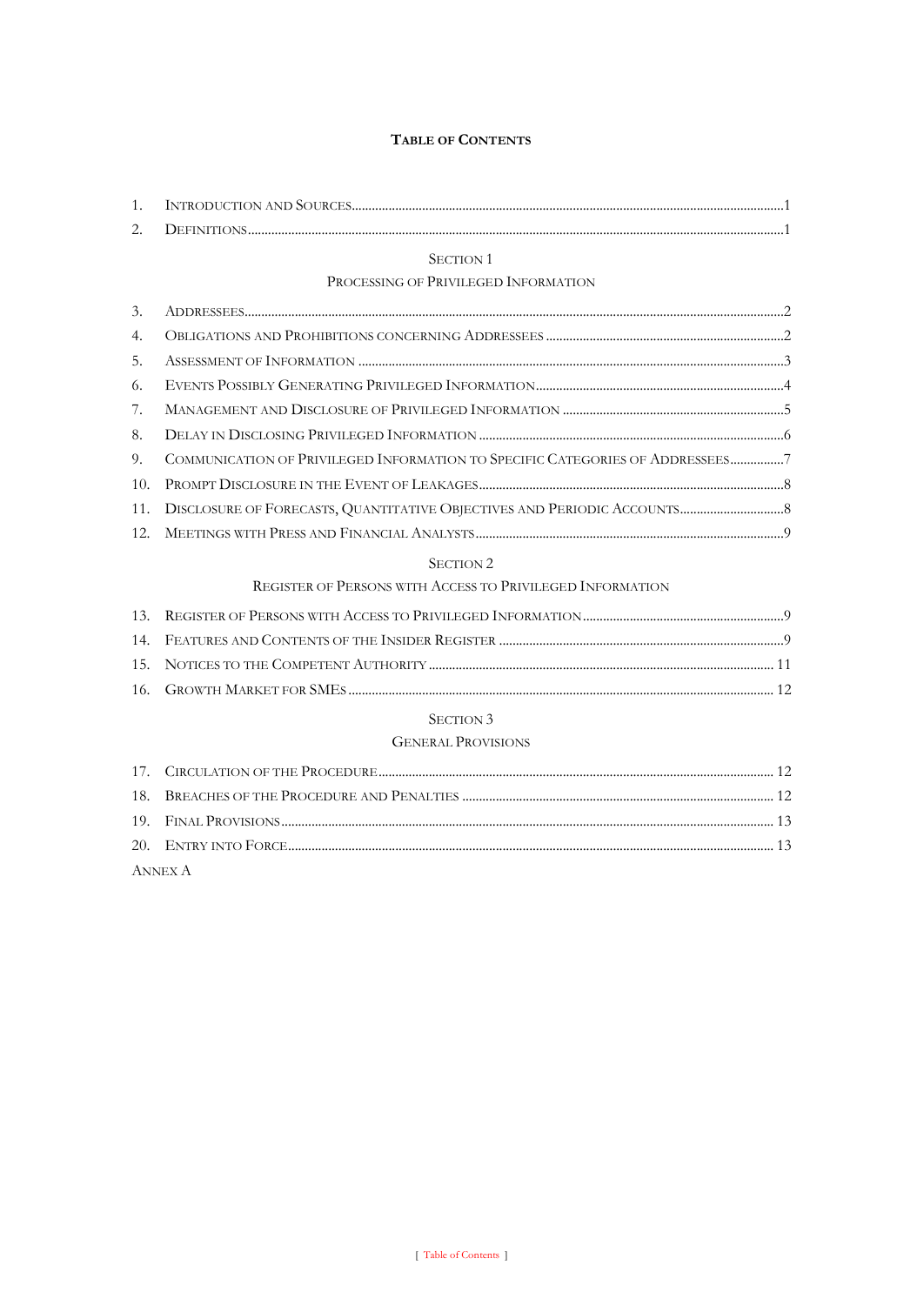#### <span id="page-2-0"></span>1. **INTRODUCTION AND SOURCES**

- 1.1 This procedure ("**Procedure**") governs the management and processing of Privileged Information (as defined below) and the setup and maintenance of the Insider Register (as defined below) by Dominion Hosting Holding S.p.A. ("**DHH**", "**Company**" or "**Issuer**"") – whose financial instruments are listed on Euronext Growth Milano, a multilateral trading facility organised and managed by Borsa Italiana S.p.A. (respectively, "**EGM**" and "**Borsa Italiana**") – and its subsidiaries ("**Subsidiaries**" and, jointly with DHH, the "**Group**").
- 1.2 The Procedure set out in this document seeks to ensure compliance with applicable laws and regulations and to guarantee the maximum privacy and confidentiality of Privileged Information (as defined below) in order to prevent the selective, incomplete, improper or inadequate or untimely disclosure of information, documents and data regarding the Group.
- 1.3 This Procedure was adopted by DHH in execution of Article 114 of Legislative Decree No. 58 of 24 February 1998 ("Consolidated Law on Finance", "**CLF**"), as subsequently amended and supplemented, in addition to Articles 17 and 18 of Regulation (EU) No 596/2014 on market abuse ("Market Abuse Regulation", "**MAR**") and the respective enacting regulations, including Commission Implementing Regulation (EU) 2016/347 of 10 March 2016 ("**Regulation 347**").

## 2. **DEFINITIONS**

2.1 In addition to the terms defined in other sections of this Procedure, the terms below have the following meanings, it being understood that singular terms are construed to mean the plural where necessary, and plural terms the singular.

**Appointed Officer**: each director of DHH entrusted with management powers.

**CFO**: the Chief Financial Officer of the Company.

**Competent Authority**: CONSOB, *Commissione Nazionale per le Società e la Borsa* (Italian Companies and Exchange Commission).

**Euronext Growth Advisor**: the Company's nominated Euronext Growth advisor.

**Financial Instrument**: the Company's financial instruments, as defined in Article 4, paragraph 1, point 44, letter c) of Directive 2014/65/EU, that are admitted to trading on EGM or on another multilateral trading facility, including the Shares, in addition to other financial instruments which assign the right to subscribe, acquire or sell shares (including warrants), debt financial instruments, including those convertible into Shares or exchangeable with them, other financial instruments, equivalent to Shares, representing these shares of the Company, or in general other debt and/or equity financial instruments.

**Investor Relations Manager**: the Company's head of investor relations.

**Privileged Information**: information of a precise nature that has not been made public, concerning the Issuer or one of its Subsidiaries or the Financial Instruments (as defined below), and that, where made public, could have a significant effect on the prices of these Financial Instruments or on the prices of relative derivative financial instruments.

For the purposes of this definition:

- information is of a "precise nature" if:
	- i. relating to a series of circumstances that exist or that could reasonably be considered to occur, or an event that is verified or that could reasonably be expected to be verified; and
	- ii. it is sufficiently specific to allow conclusions to be drawn on the possible effect of the set of circumstances or the event referred to under point (i) on the prices of the Financial Instruments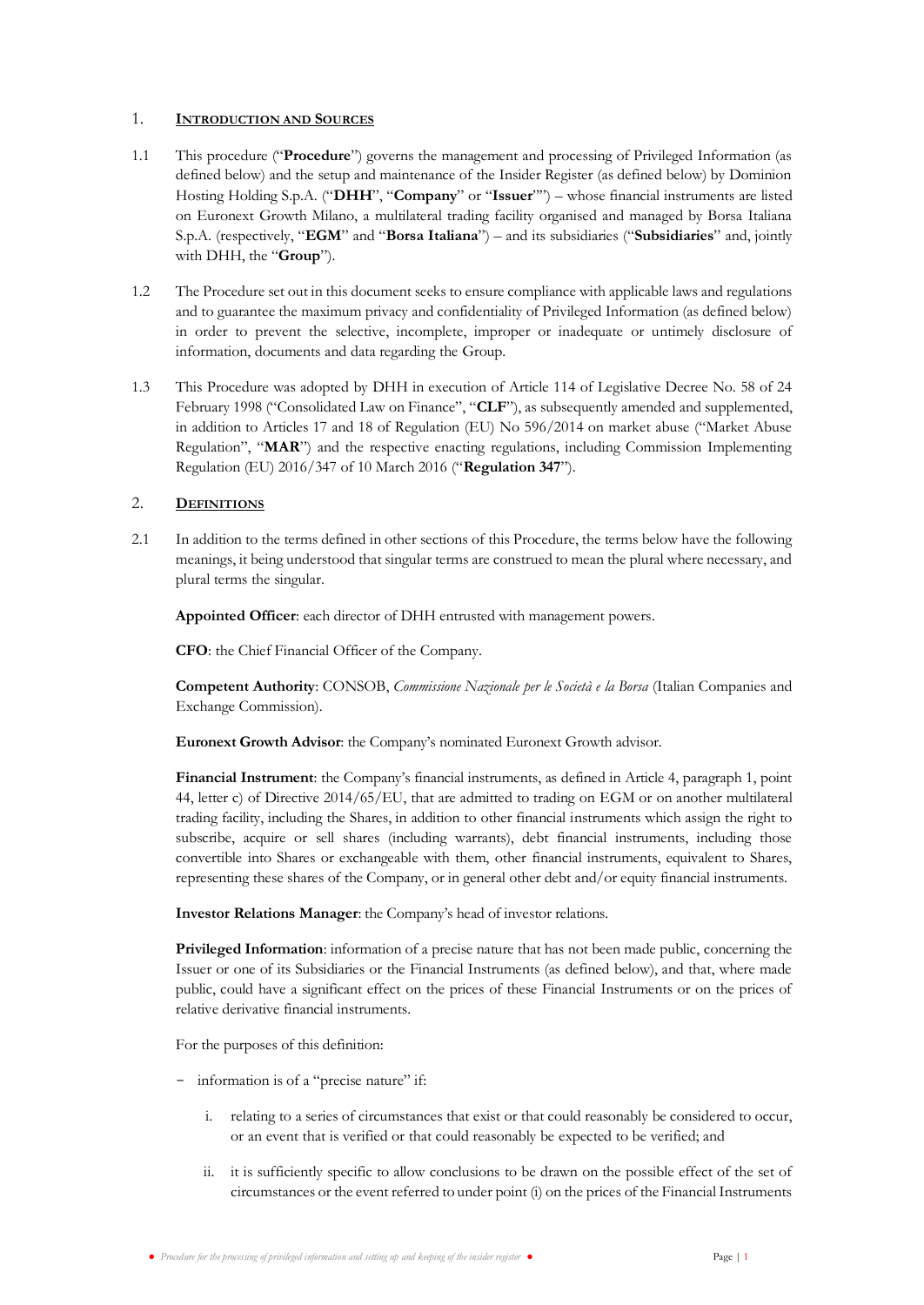or the related derivative financial instrument;

- "*information, which if disclosed publicly, could have an appreciable effect on the prices of the Financial Instruments and of the related derivative financial instruments*" means information that it is reasonable to suppose investors would use as one of the elements on which to base their investment decisions;
- an interim event in an extensive process is considered as Privileged Information where fulfilling the above criteria;

**Relevant Information**: all information that could become Privileged Information although currently not sufficiently precise to be considered as such.

**Relevant Person**: each person within the Issuer who is:

- a) a member of the management or control board; or
- b) a senior executive who, although not belonging to the bodies as per the point above, has regular access to privileged information that directly and indirectly concerns the Company of one of the Subsidiaries and who has the power to take management decisions that affect the Company's future development of the Company.

**SDIR**: Service for the circulation of regulated disclosure (*Servizio per la diffusione dell'informativa regolamentata*), in accordance with the CONSOB Regulation.

## **SECTION 1 PROCESSING OF PRIVILEGED INFORMATION**

#### <span id="page-3-1"></span><span id="page-3-0"></span>3. **ADDRESSEES**

- 3.1 The following are required to maintain the confidentiality of the Relevant Information and Privileged Information and the related documents acquired in the course of their duties, and to abide by this Procedure:
	- (A) Relevant Persons;
	- (B) employees of the Group; and
	- (C) persons, both natural and legal, who for work-related or professional reasons have access on a regular or occasional basis to Relevant and/or Privileged Information concerning the Company and its Subsidiaries

#### (together, "**Addressees**").

3.2 If individuals other than the Addressees, in the context of specific transactions, have access to Relevant and/or Privileged Information, the Company must conclude, with such individuals, specific confidentiality agreements, without prejudice to Article 9 below.

#### <span id="page-3-2"></span>4. **OBLIGATIONS AND PROHIBITIONS CONCERNING ADDRESSEES**

- 4.1 Addressees are bound to:
	- (A) maintain the confidentiality of Relevant and/or Privileged Information acquired in the course of their employment or professional activity, duties or office, and not to disclose or circulate them to anyone;
	- (B) use Relevant and/or Privileged Information only in relation to their employment or professional activity, duties or office, and to refrain from using them, for any reason, for personal reasons;
	- (C) guarantee the utmost confidentiality of the Relevant and/or Privileged Information until it has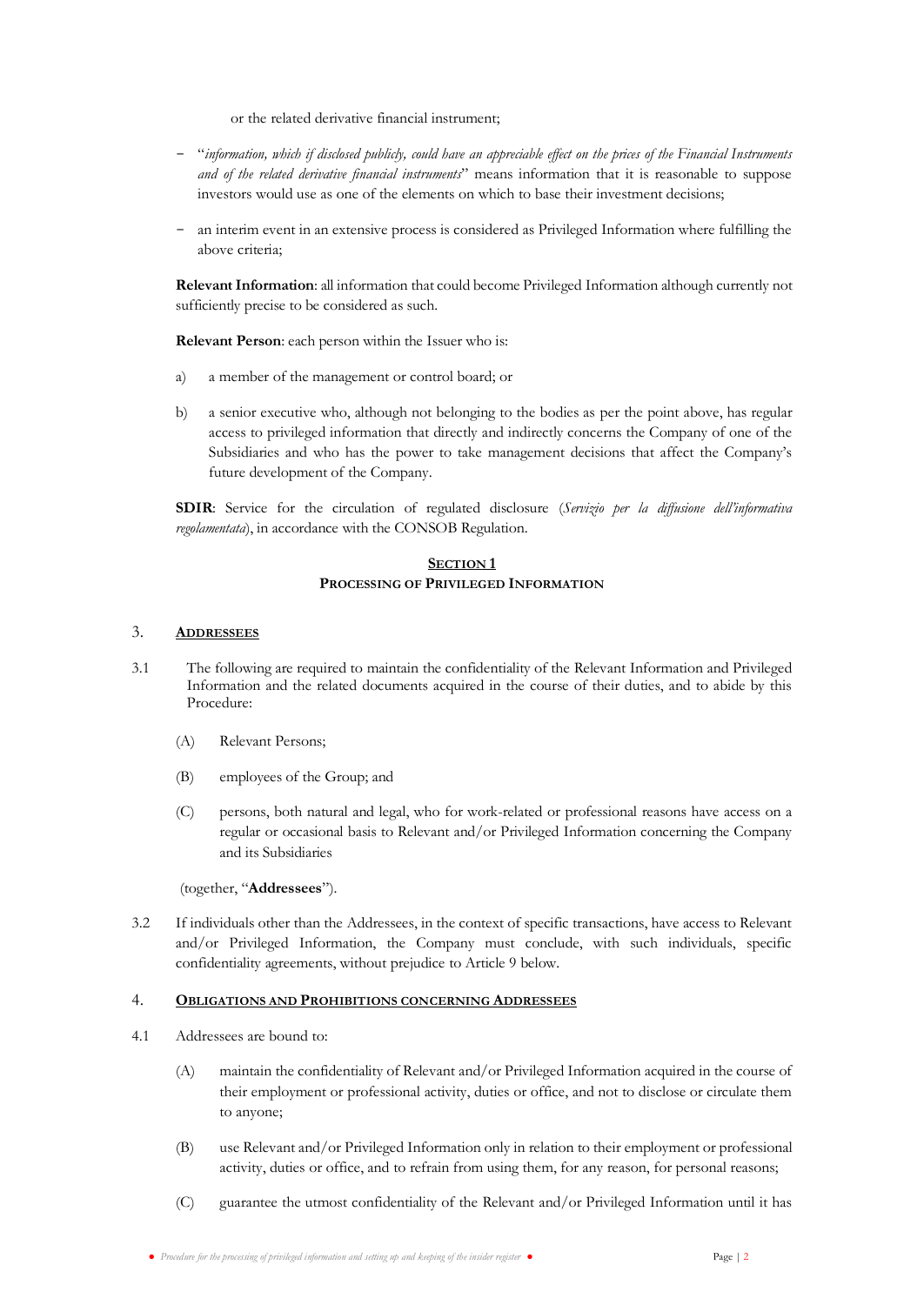been disclosed to the market as per the manner set out in this Procedure;

- (D) promptly inform the Appointed Officers and the Investor Relations Manager concerning information within their respective remit concerning any actions, events or omissions that could constitute a violation of this Procedure.
- 4.2 By way of mere example only, below are certain general rules of conduct applicable to Addressees:
	- (A) special attention must be paid in sending, to members of the Board of Directors and of the Board of Statutory Auditors, of preparatory documents for board and committee meetings. This documentation must be sent in a manner that ensures their confidentiality;
	- (B) similar attention must be paid during extraordinary activities in which the exchange of information and/or documentation occurs with parties holding a role as consultants or outside advisors of the Company or of the Addressees;
	- (C) paper documentation containing Relevant and/or Privileged Information, or otherwise confidential information, should be stored in locked cabinets or drawers; the keeping of documents outside of the archive should be limited to the period necessary for use; documents not in use must be placed in the archive; the keeping of documents on tables and desks, particularly where accessible to unauthorised persons, should be limited to the time strictly necessary;
	- (D) similar caution should also be observed in the case of travel and transit. Specifically, such documents should never be left unattended;
	- (E) appropriate measures must be adopted to ensure that postal and/or courier correspondence is opened and distributed in compliance with the confidentiality requirements;
	- (F) the 'confidential' nature of paper and/or electronic documents must be indicated by using the wording "confidential" or similar and by using appropriate envelopes or other closed containers when sending them.
- 4.3 Addressees are in addition prohibited from:
	- (A) buying, selling or carrying out other transactions, directly or indirectly, on their own behalf or on behalf of third parties, involving the Financial Instruments or related derivative financial instruments, on the basis of Relevant and/or Privileged Information in their possession;
	- (B) advising or inducing third parties, on the basis of Relevant and/or Privileged Information in their possession, to undertake transactions involving the Financial Instruments or related relative derivative financial instruments;
	- (C) communicate Relevant and/or Privileged Information to third parties, outside of the normal exercise of their work, profession, duties or position.

#### <span id="page-4-0"></span>5. **ASSESSMENT OF INFORMATION**

- <span id="page-4-3"></span><span id="page-4-2"></span><span id="page-4-1"></span>5.1 Assessments of the relevance of information concerning the Company or other Group companies is within the scope of the following parties:
	- (A) Information emerging during Board meetings: remains within the remit of the Board of Directors, while external communications are managed by the Appointed Officers, together with the Euronext Growth Advisor and the Investor Relations Manager.
	- (B) Accounting and interim figures: remains within the remit of the Delegated Bodies and the CFO together with the Euronext Growth Advisor;
	- (C) Information concerning a Group company: remains within the remit of the Appointed Officers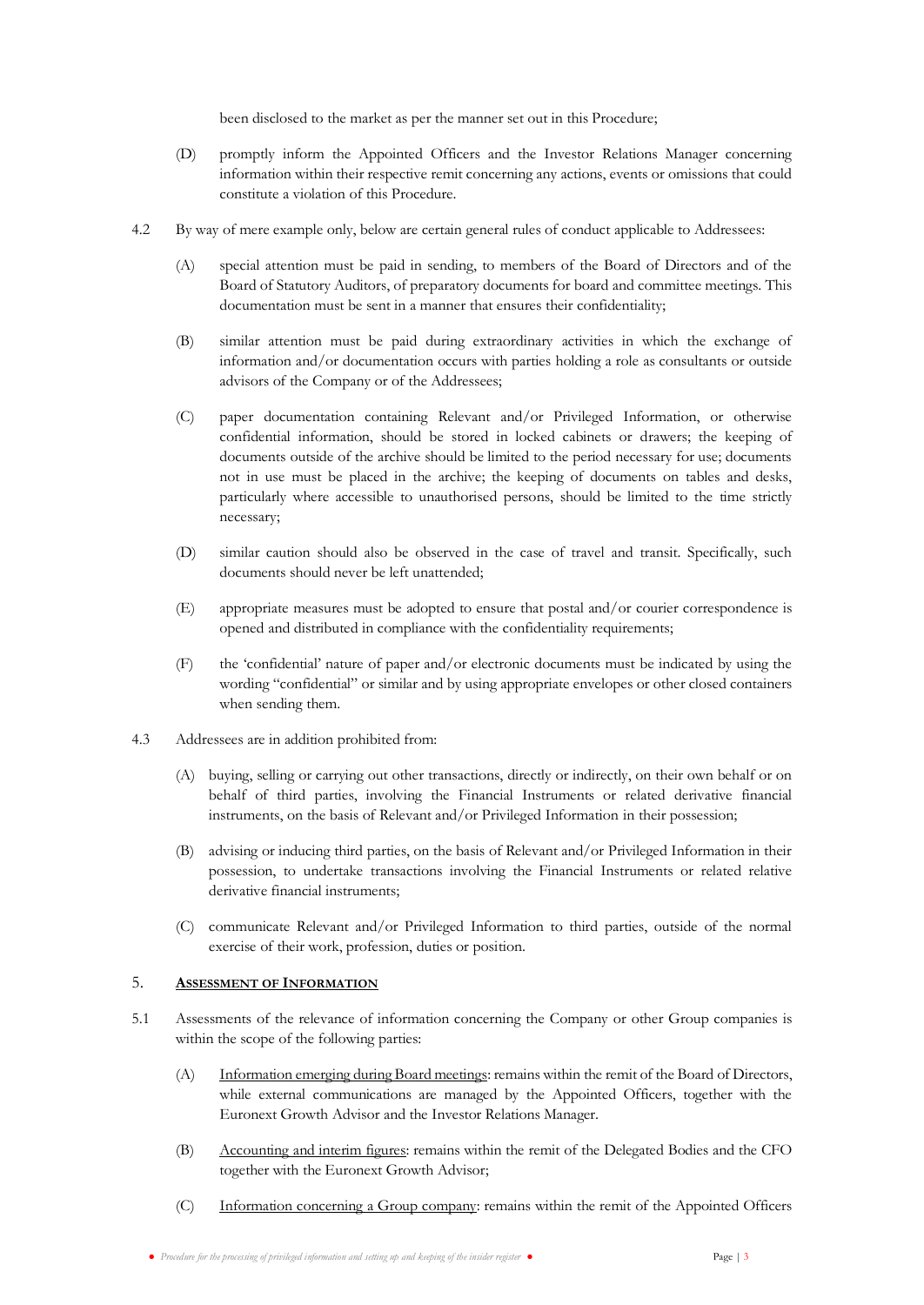in addition to the managing director of the Subsidiary to whom the Relevant and/or Privileged Information refers, together with the Euronext Growth Advisor;

- (D) Other information: remains within the remit of the Appointed Officers.
- 5.2 Outside of the cases indicated at letters [\(A\)](#page-4-1) and [\(B\)](#page-4-2) of paragraph [5.1](#page-4-3) above, in which the external communication of Relevant and/or Privileged Information is simultaneous to its assessment, due to the collective nature of the bodies tasked with its review, the Addressees, in all other circumstances in which they find themselves in possession of Relevant and/or Privileged Information, are bound to:
	- communicate, in a timely manner, the content of the information to the Appointed Officers;
	- subsequently where the Relevant Information concerns events or transactions in progress, which is to be updated periodically at least once every 7 (seven) days or at a different frequency as required by the nature of the event or the transaction – inform the Appointed Officers of its state of advancement.
- 5.3 If there are reasonable doubts concerning whether Privileged Information could influence the prices of Financial Instruments – based on other aspects indicating that such information is to be considered as Privileged Information – the Appointed Officers must immediately disclose the Privileged Information to the market so as to avoid compromising the interests of investors and the market.
- 5.4 The Subsidiaries, and especially the individuals who, based on the Subsidiaries' internal organisation, are responsible for them are required to promptly inform the Appointed Officers if circumstances or events arise that constitute or could constitute Relevant and/or Privileged Information. The assessment of the information must, in any case, be put to the Appointed Officers together with the Euronext Growth Advisor.

#### <span id="page-5-0"></span>6. **EVENTS POSSIBLY GENERATING PRIVILEGED INFORMATION**

- 6.1 Below is a non-exhaustive list of examples of events that could considered a relevant event or circumstance as per this Procedure:
	- entering or withdrawing from business sectors;
	- resignation or appointment of members of the management or control boards;
	- the auditing firm declining an engagement;
	- the purchase or disposal of shareholdings, other businesses or business units;
	- capital operations:
	- the issuing of warrants, financial instruments, bonds or other debt securities;
	- changes to the rights of Financial Instruments;
	- losses significantly impacting net equity;
	- mergers or spin-offs;
	- the signing, amendment or termination of contracts or significant agreements;
	- conclusion of procedures involving intangible assets such as inventions, patents or licences;
	- litigation;
	- change in strategic personnel of the Group;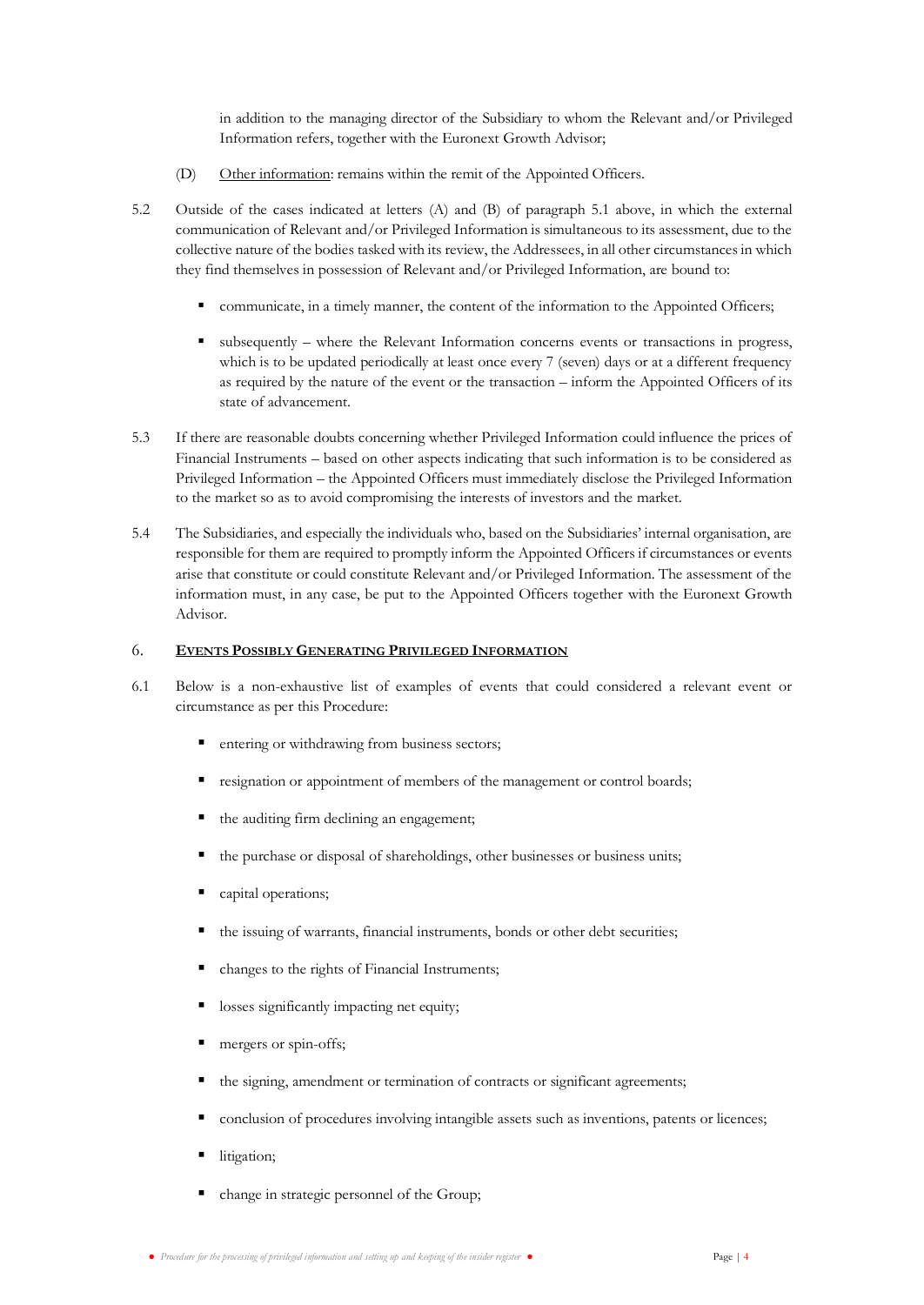- treasury share transactions;
- submission of applications for or issuance of court orders involving the implementation of insolvency procedures;
- request to begin insolvency procedures;
- related-party transactions (as defined in the regulation adopted by CONSOB with resolution no. 17221 of 12 March 2010, as subsequently amended and supplemented, concerning related-party transactions);
- issuing, by the audit firm, of a qualified opinion, an adverse opinion or a disclaimer of opinion;
- accounting situations to be reported in the financial statements, in the consolidated financial statements, and in the abridged half-yearly financial statements, as well as information and accounting situations to be reported in the interim reports, when such situations are communicated to external parties, except if the external parties are under confidentiality obligations and the communication is carried out in compliance with the applicable obligations, or if a sufficient degree of certainty has been established; and
- decisions whereby the Board of Directors approves the financial statements, the proposal to allocate the profits, the distribution of dividends, the consolidated financial statements, the interim financial statements, and the interim operating reports.

## <span id="page-6-0"></span>7. **MANAGEMENT AND DISCLOSURE OF PRIVILEGED INFORMATION**

- 7.1 When the information is assessed by the parties identified under paragraph 5.1 above as Privileged Information, this information, where the requirements for delay under Article 8 of this Procedure are not met, must be made public without delay, in compliance with this Procedure and applicable legal and regulatory provisions.
- 7.2 The Appointed Officers, together with the Investor Relations Manager, must therefore draft a press release containing: (i) the information identification code, (ii) the title, (iii) a summary, (iv) the text, and (v) company contact information.
- 7.3 The title should objectively and concisely describe the issue and, if the press release concerns a number of relevant events, should mention each event. The summary must outline the key aspects of the event, also in the form of a table or list, thus providing a summary that is not misleading. This summary can be omitted if the title already contains an exhaustive description of the key aspects. The body of the text must report in a structured manner the content of the information, ensuring a consistent and logical presentation. Corporate contact information must include the names of individuals or Company offices that can be contacted for additional information and the related telephone numbers and email addresses, as well as the Issuer's website.
- 7.4 Before being circulated to the market, the draft of the press release must be sent to:
	- (A) the CFO, if the draft contains references the economic, net assets or financial situation of the Company and/or of the Group;
	- (B) the managing director of a Subsidiary, if the press release concerns an event that involved that company; and
	- (C) where considered appropriate by the Appointed Officers, to the Board of Directors or the Euronext Growth Advisor.
- 7.5 In preparing the draft press release, the Appointed Officers can, at their discretion, assess whether to undertake a prior consultation with Borsa Italiana or with the Competent Authority.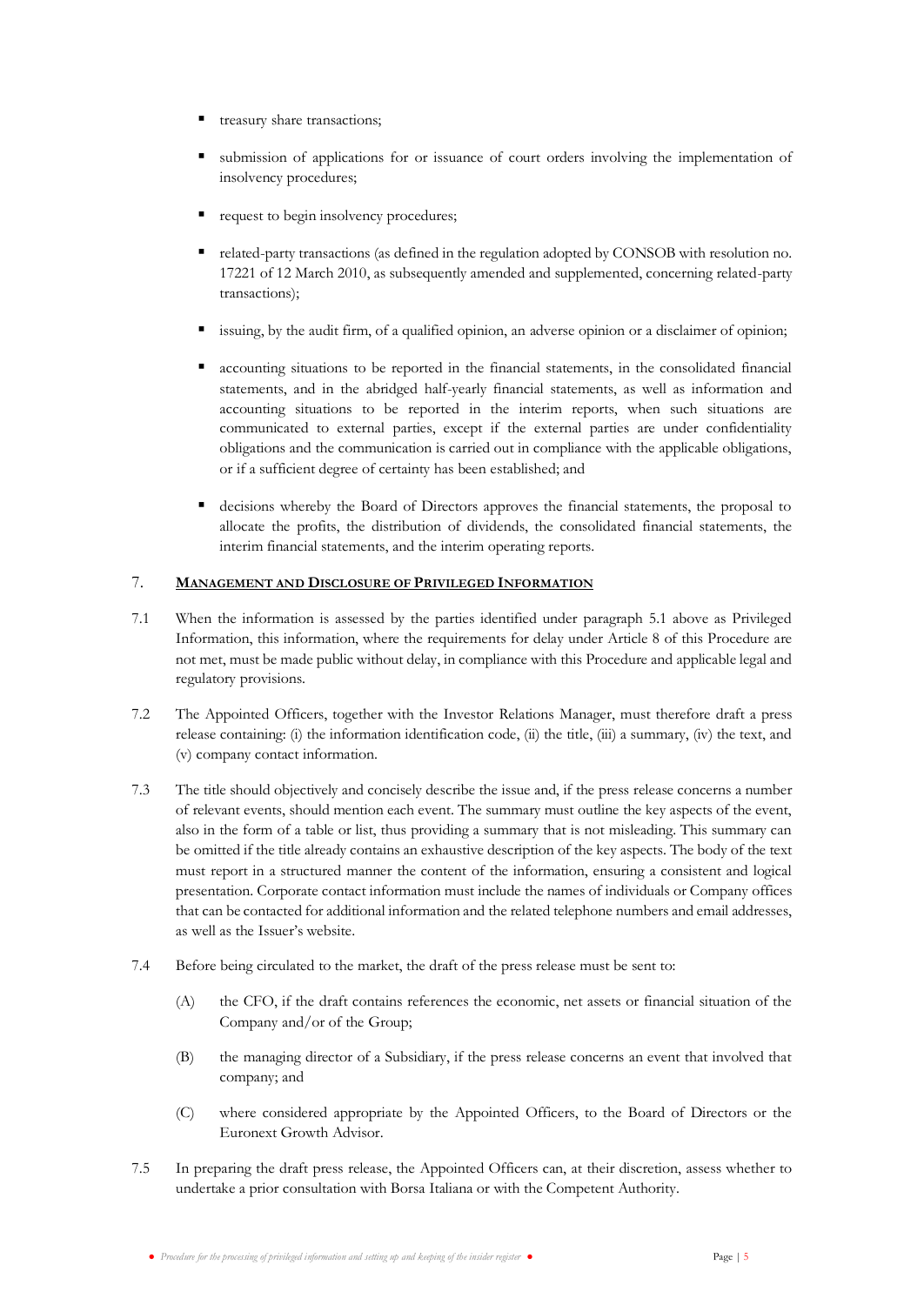- 7.6 The Appointed Officers must ensure that the communicated Privileged Information is not misleading or false and does not omit anything that could affect the relevance of the information. In the event of significant changes to Privileged Information already announced to the market, the Appointed Officers must immediately communicate such changes.
- 7.7 Privileged Information must be made available to the market through the SDIR. Such Privileged Information must also be published on the Company's website under the section "For Investors", and must be kept by the Company for no less than 5 (five) years from the publication date.
- 7.8 The Privileged Information must not be published elsewhere before communication through the SDIR. To this end, the Privileged Information must be managed by taking all necessary precautions to ensure that circulation within the Company structure is undertaken without prejudice to the Company and/or the Group companies until the Privileged Information is communicated to the market as per the above.
- 7.9 If the Privileged Information is to be released while the markets are open, the Appointed Officers, together with the Investor Relations Manager and the Euronext Growth Advisor, must assess – with regard to the relevance of the information subject to circulation – the possibility of advising Borsa Italiana in advance by phone concerning the circulation of the Privileged Information, to allow Borsa Italiana to assess the impact of such information on normal trading conditions once the information is released.
- 7.10 Communication to the market of Privileged Information with regards to other Group companies is always the responsibility of the Company. The Subsidiaries must therefore refrain from releasing their Privileged Information independently.

#### <span id="page-7-0"></span>8. **DELAY IN DISCLOSING PRIVILEGED INFORMATION**

- 8.1 The company can decide to delay, in good faith, the release to the market of Privileged Information if!:
	- (A) immediate release could compromise the Company's legitimate interests<sup>2</sup>;
	- (B) delayed disclosure would not have the effect of misleading the public<sup>3</sup>; and
	- (C) the Company is able to guarantee the confidentiality of the Privileged Information<sup>4</sup> .
- 8.2 Without prejudice to the application of the above paragraph, of the Privileged Information concerns progressively developing events or transactions that give rise to special situations, the Company can, in good faith, delay the release of this Privileged Information.
- 8.3 The Company can decide to delay the release of Privileged Information if such communication could compromise the execution of a transaction by the Issuer or by one or more of the Subsidiaries or could, for reasons related to an inadequate definition of the events or circumstances, result in incomplete assessments by the market.

<sup>&</sup>lt;sup>1</sup> The following conditions must all be met for the delayed release of Inside Information.

<sup>2</sup> According to the European Securities and Markets Authority (ESMA) guidelines (October 2016), the following list of non-exhaustive conditions could prejudice the legitimate interest of the Company: **(i)** the Issuer is involved in negotiations the outcome of which would most likely be compromised by immediate communication to the market; **(ii)** the financial stability of the Issuer is at serious and imminent risk; **(iii)** the Inside Information concerns decisions taken or contracts signed by the management board and that require, in compliance with the law, the approval of a body other than the Shareholders' Meeting; **(iv)** the Issuer has developed a product or an invention; **(v)** the Issuer is examining the conditions established by a public authority on a previously announced transaction; and **(vi)** the Issuer is planning to purchase or sell relevant shareholdings.

<sup>&</sup>lt;sup>3</sup> According to ESMA's guidelines (October 2016), conditions that could be considered as misleading to the market include: **(i)** the Inside Information substantially differs from the preceding public statement of the concerning the matter to which the Inside Information refers; **(ii)** the Inside Information concerns the fact that the financial objectives of the Issuer will probably not be achieved, if such objectives were previously announced to the market; and **(iii)** the Inside Information goes against market expectations, if such expectations are based on signals previously sent by the issuer to the market such as interviews, travelling promotional campaigns or other types of communication organised by the issuer or with its consent.

<sup>4</sup> In accordance with Article 17, paragraph 7 of the MAR, in the event in which a leak to the market explicitly concerns Inside Information the circulation of which has been delayed, if this leak is sufficiently accurate such that the confidentiality of the information can no longer be guaranteed, the Issuer must provide this information to the market.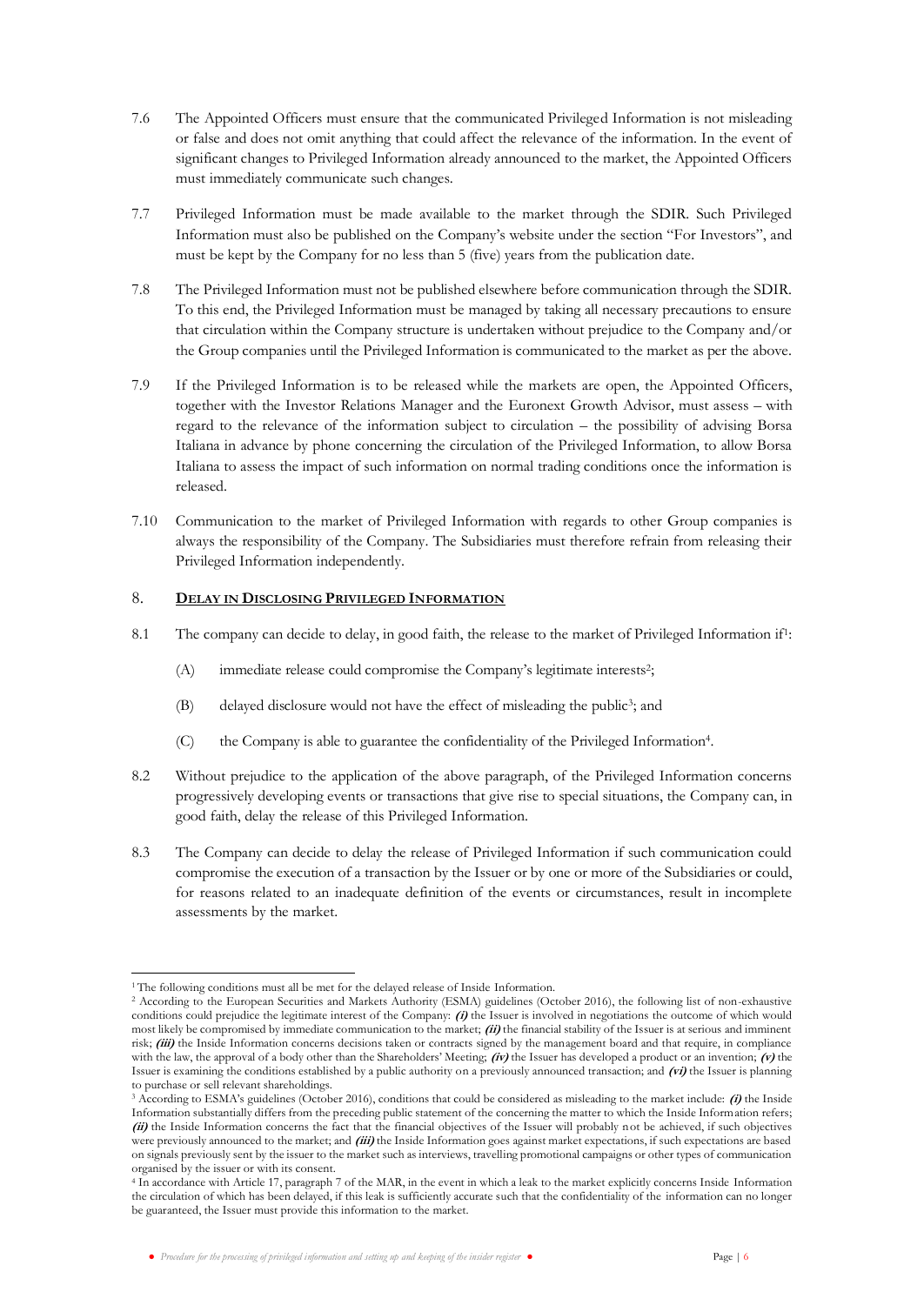- 8.4 In delaying the release of Privileged Information, the Issuer must use technical instruments that ensure the accessibility, legibility and long-term storage of the following information:
	- (A) date and time *(***i***)* of the first existence of the Privileged Information with the Issuer, *(***ii***)* of the decision to delay circulation of the Privileged Information, and *(***iii***)* of the probable circulation of the Privileged Information by the Issuer;
	- (B) identity of the individuals responsible for *(***i***)* making the decision to delay the release and establishing its duration, *(***ii***)* the continual monitoring of the delay conditions, *(***iii***)* the decision to announce the Privileged Information to the market, and *(***iv***)* the communication to the Competent Authority of the information requested upon the delay and the written explanation;
	- (C) proof of initial satisfaction of the conditions under paragraph 1 of this article, among which *(***i***)* the barrier set up to protect the Privileged Information subject to delayed release, both externally and internally, and to prevent access to this information by unauthorised parties and *(***ii***)* the means established for immediate release if the Privileged Information subject to delay is no longer confidential.
- 8.5 If the Company has delayed the release of the Privileged Information it must, immediately after the release to the market of the information, notify the Competent Authority of the delay, providing in writing the information under letters (A) and (B) of the above paragraph<sup>5</sup>. Additionally, if requested by the Competent Authority, the Company must also provide an explanation of the means whereby the conditions under letter (C) of the above paragraph were met<sup>6</sup>.

#### <span id="page-8-0"></span>9. **COMMUNICATION OF PRIVILEGED INFORMATION TO SPECIFIC CATEGORIES OF ADDRESSEES**

- 9.1 The company can confidentially communicate Privileged Information to the following categories of addressees:
	- (A) consultants of the Company and any other consultants involved in or who could become involved in developments or in the matters in question;
	- (B) parties with whom the Company is negotiating or intends to negotiate any commercial, financial or investment transactions (including probable subscribers or placing agents of the Financial Instruments);
	- (C) banks, in the scope of loan authorisations;
	- (D) ratings agencies;
	- (E) employee representatives or the representing trade unions;
	- (F) any government office, the Bank of Italy, the Italian Competition Authority, and any other institutional or regulatory body or authority.
- 9.2 By way of example only, accounting situations and figures, before they have "a significant level of certainty", can be provided to independent audit firms so they can fulfil their engagements and to consultants who assist in drafting the documents. Similarly, (monthly and quarterly) reports and any other information concerning the management of the Company can be sent to directors without specific powers as a necessity for them to exercise their duties of oversight and intervention where detrimental

<sup>5</sup> The notification of delay to the Competent Authority must include the following information: **(i)** identity of the Issuer and complete Company name; **(ii)** identity of the notifying party: name, surname, position within the Issuer; **(iii)** contact details of the notifying party; email address and office telephone number; **(iv)** identification of the Inside Information subject to delay (title of the release – reference number, where assigned by the system utilised for releases – date and time of the communication to the market); **(v)** date and time of the decision to delay the release of the Inside Information; and **(vi)** identity of all those responsible for the decision to delay the communication of the Inside Information. The communication must be sent via certified email to: [consob@pec.consob.it](mailto:consob@pec.consob.it), with "Markets division" as the recipient and "MAR communication delay" as the subject line.

<sup>&</sup>lt;sup>6</sup> The new wording of Article 114 of the TUF envisages the application, to Italian issuers, of the exemption envisaged under Article 17, paragraph 4 of the MAR, which establishes that the explanation of the conditions that legitimise the delay must be present ed only at the explicit request of the Competent Authority and not automatically in the phase of notification of the delay.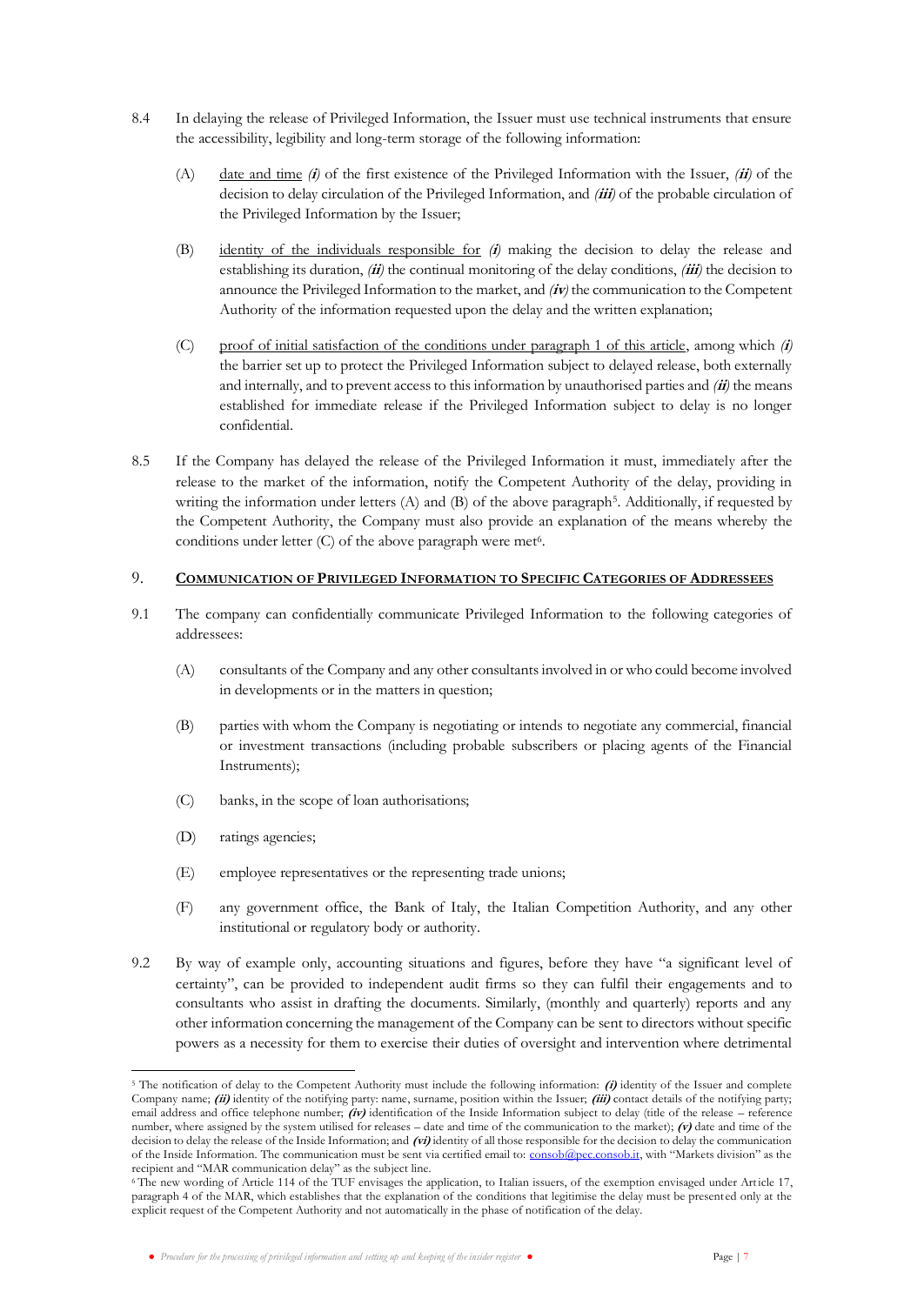events occur. Therefore, management reports can be sent to non-delegated directors without a simultaneous communication to the market.

- 9.3 The Company, through the Appointed Officers, must ensure that Addressees receiving the Privileged Information are aware that they cannot trade their Financial Instruments before the Privileged Information has been made public. For these purposes, the Appointed Officers must inform the Addressees in advance in writing of the Privileged Information and enter into confidentiality agreements with them before making such information available.
- 9.4 If the Appointed Officers have reason to believe that there has been or it is likely that there has been a breach of the confidentiality obligations and, in any case, the knowledge of the Privileged Information could result in a substantial change in the prices of the Financial Instruments, the Appointed Officers must coordinate with the Investor Relations Manager so as to public, without delay, the Privileged Information.

## <span id="page-9-0"></span>10. **PROMPT DISCLOSURE IN THE EVENT OF LEAKAGES**

10.1 If the Privileged Information as per Articles 8 and 9 of this Procedure is made public in such a way as does not comply with this Procedure, the Company must communicate – through the Investor Relations Manager together with the Appointed Officers, by sending a notice through the SDIR – this Privileged Information, simultaneously (on the same day) in the case of intentional release and without delay (on the same day on which the Appointed Officers received notice of release) in the event of unintentional release.

#### <span id="page-9-1"></span>11. **DISCLOSURE OF FORECASTS, QUANTITATIVE OBJECTIVES AND PERIODIC ACCOUNTS**

- 11.1 The Delegated Bodies can decide to publish press releases containing forecasts (forecasted figures and quantitative objectives). In such cases, the press release must be drafted as per Article 7 above. The principle of correctness in drafting such press releases requires the clear specification, at the time of the publication of the forecasts, of whether they concern actual budgets or relate to strategic objectives as part of company planning.
- 11.2 If forward-looking information is contained in a press release to the market presenting broad or complex information, the information must be provided separately through a specific section of the press release, which must indicate that the information is forward-looking, the nature of the budget forecast or objective, and any factors that could result in differing outcomes.
- 11.3 The principle of correctness also requires continuity in the methods and timeframes for communicating forward-looking information. If, for example it is decided that certain earnings indicators will be disclosed, the market should over time be able to monitor these indicators (uniform forecasts). Additionally, under the principle of clarity, it is also necessary to indicate the principal underlying assumptions upon which the forecasts are based.
- 11.4 The Appointed Officers and the Investor Relations Manager, in the event of publication of such press releases, must monitor the Company's actual performance in order to indicate any differences compared to the forecasts or quantitative objectives disclosed to the market, so as to relay to the market, without delay, any significant differences as well as the related explanations.
- 11.5 The Appointed Officers and the Investor Relations Manager must also verify also that the forwardlooking information provided to the market by parties other than the Company (financial intermediaries, professional investors and centres for analysis ("consensus estimates")) are consistent with the forecasts released by the Issuer. If there are significant divergences between the results expected by the market and those expected by the Company, a press release must be published containing clarifications and statements for the reasons for such divergences.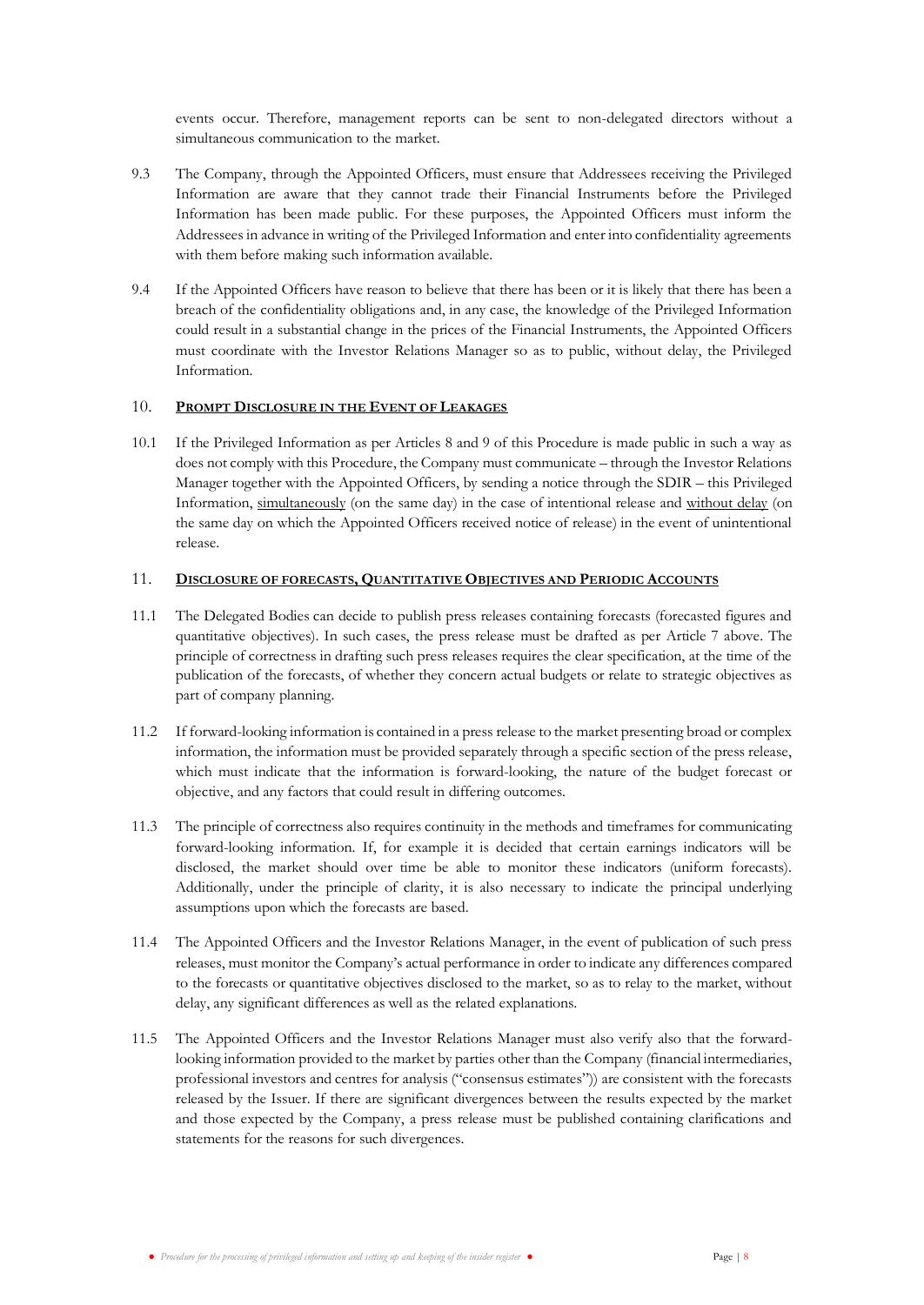#### <span id="page-10-0"></span>12. **MEETINGS WITH PRESS AND FINANCIAL ANALYSTS**

- 12.1 Relations with the press and other media, as well as with financial analysts and institutional investors, are to be managed by the Appointed Officers and the Investor Relations Manager.
- 12.2 The Chair of the Board of Directors, the Appointed Officers and the parties authorised by them can give interviews to the press on behalf of the Company or the Group.
- 12.3 In the event in which, during interviews and/or meetings, Privileged Information or forward-looking information is involuntarily released, the Appointed Officers and the Investor Relations Manager must communicate this information to the market in a timely manner.

## **SECTION 2 REGISTER OF PERSONS WITH ACCESS TO PRIVILEGED INFORMATION**

#### <span id="page-10-2"></span><span id="page-10-1"></span>13. **REGISTER OF PERSONS WITH ACCESS TO PRIVILEGED INFORMATION**

- 13.1 The Company must create, in accordance with applicable legal and regulatory provisions, a list of individuals with access to Privileged Information ("**Insider Register**") which the Investor Relations Manager is responsible for keeping ("**Delegated Party**").
- 13.2 The Company must also keep the Insider Register on behalf of its Subsidiaries, which should, through adopting appropriate internal policies, allow the Company to fulfil its obligations under this Procedure by identifying and providing the Company with the names of those who should be included in the Insider Register.
- 13.3 The Company, through the Appointed Officers, can decide to have a company outside of the Group create and keep the Insider Register.

#### <span id="page-10-3"></span>14. **FEATURES AND CONTENTS OF THE INSIDER REGISTER**

- 14.1 Regulation 347, implementing the MAR provisions, envisages specific technical rules for drafting the individual sections of the Insider Register and in terms of their features, contents and updating.
- 14.2 The Insider Register must include individuals who have access on a regular or occasional basis to Relevant/Privileged Information if this access is based on their work or profession or due to their duties.
- 14.3 With regard to the requirements under the above paragraph, access to Relevant/Privileged Information gives rise to the obligation for enrolment in the Insider Register, even where such access is only occasional.
- 14.4 The Insider Register must be kept in an electronic format, comply with the example under Annex 1 of Regulation 347 ("**Annex A**") and should comprise 2 (two) distinct sections: **(i)** a section for each piece of Relevant/Privileged Information (meaning that a new section must be added each time new Relevant/Privileged Information is identified/arises), containing the list and information of individuals with access to specific Relevant/Privileged Information ("**Temporary Section**"); **(ii)** a supplementary section containing the information of individuals who always have access to Relevant/Privileged Information ("**Permanent section**").
- 14.5 The following information must be reported in each Temporary Section of the Insider Register:
	- date and time of creation of the Temporary Sections or when the Relevant/Privileged Information was identified;
	- date and time of the latest Temporary Section update;
	- date of communication to the Competent Authority;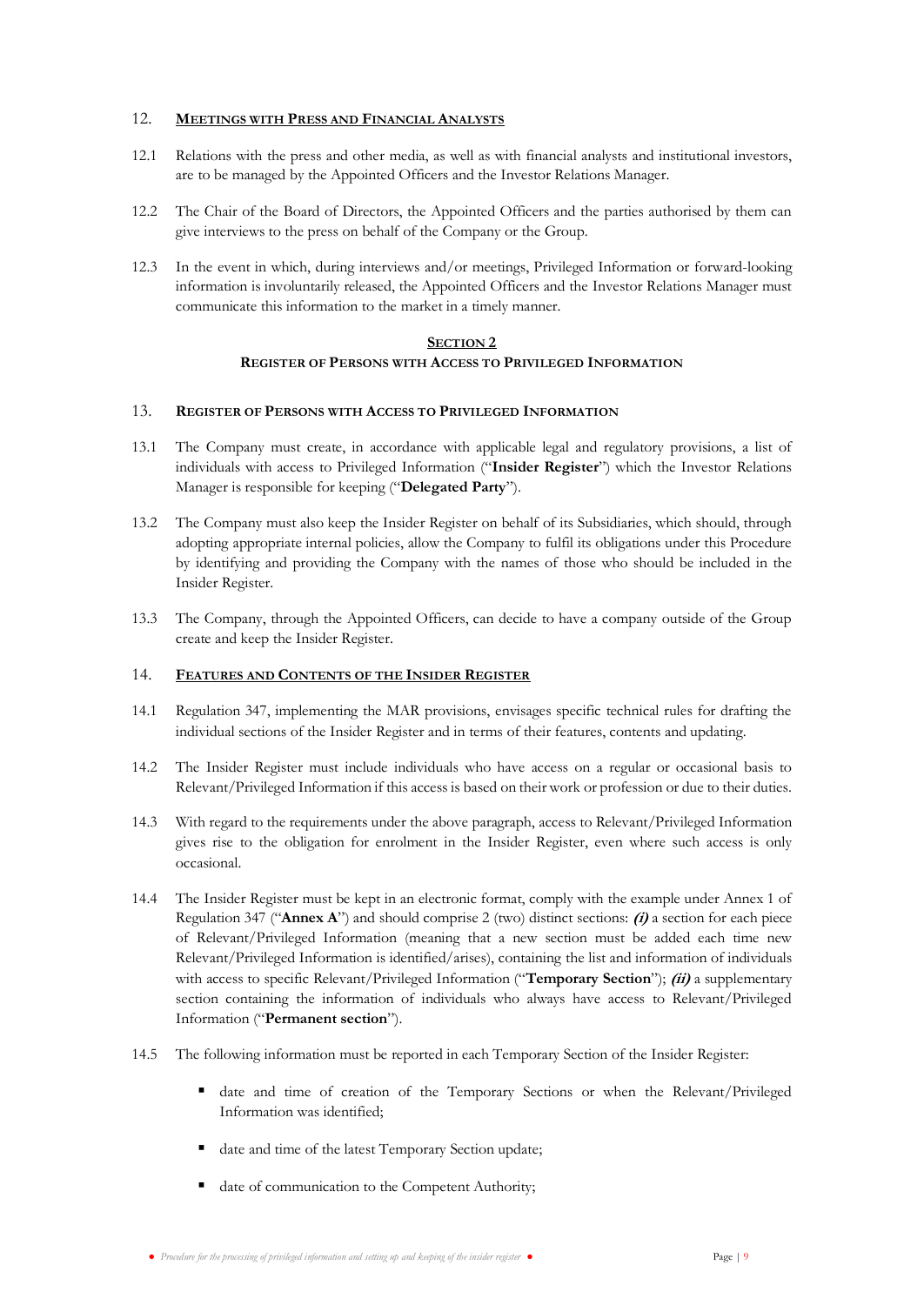- name and surname of the person with access to the Relevant/Privileged Information. Where applicable, birth surname of the person with access (if different from current surname)<sup>7</sup>;
- work telephone numbers (land line and mobile numbers);
- company name and address;
- position and reason for access to the Relevant/Privileged Information;
- date and time at which the individual obtained access to the Relevant/Privileged information;
- date and time at which the individual ceased to have access to the Relevant/Privileged information;
- date of birth, national identification number (tax number or similar, for overseas countries, where available);
- personal telephone numbers (home and mobile);
- complete home address (street, number, city, postal code, country).
- 14.6 The following information must be reported in the Permanent Section of the Insider Register:
	- date and time of creation of the Permanent Section:
	- date and time of the latest Permanent Section update;
	- date of communication to the Competent Authority;
	- name and surname of the person with access to the Relevant/Privileged Information. Where applicable, birth surname of the person with access (if different from current surname)<sup>8</sup>;
	- work telephone numbers (land line and mobile numbers);
	- company name and address;
	- position and reason for access to the Relevant/Privileged Information;
	- date and time at which the individual was included in the Permanent Section;
	- date and time at which the individual was removed from the Permanent Section;
	- date of birth, national identification number (tax number or similar, for overseas countries, where available);
	- **•** personal telephone numbers (home and mobile);
	- complete home address (street, number, city, postal code, country).
- 14.7 The Insider Register must be sent to the Competent Authority, at the Competent Authority's request, as per the instructions on its website.
- 14.8 The Appointed Officers must identify, for the purposes of the Permanent Section of the Insider Register, individuals who, due to their employment or professional work or duties always have access

<sup>7</sup> If the person with access to Inside Information is a legal person, an entity or a professional body, the identity of all parties with access to Inside Information concerning the Issuer must be included (Q&A ESMA – Section 10.1).

<sup>8</sup> If the person with access to Inside Information is a legal person, an entity or a professional body, the identity of all parties with access to Inside Information concerning the Issuer must be included (Q&A ESMA – Section 10.1).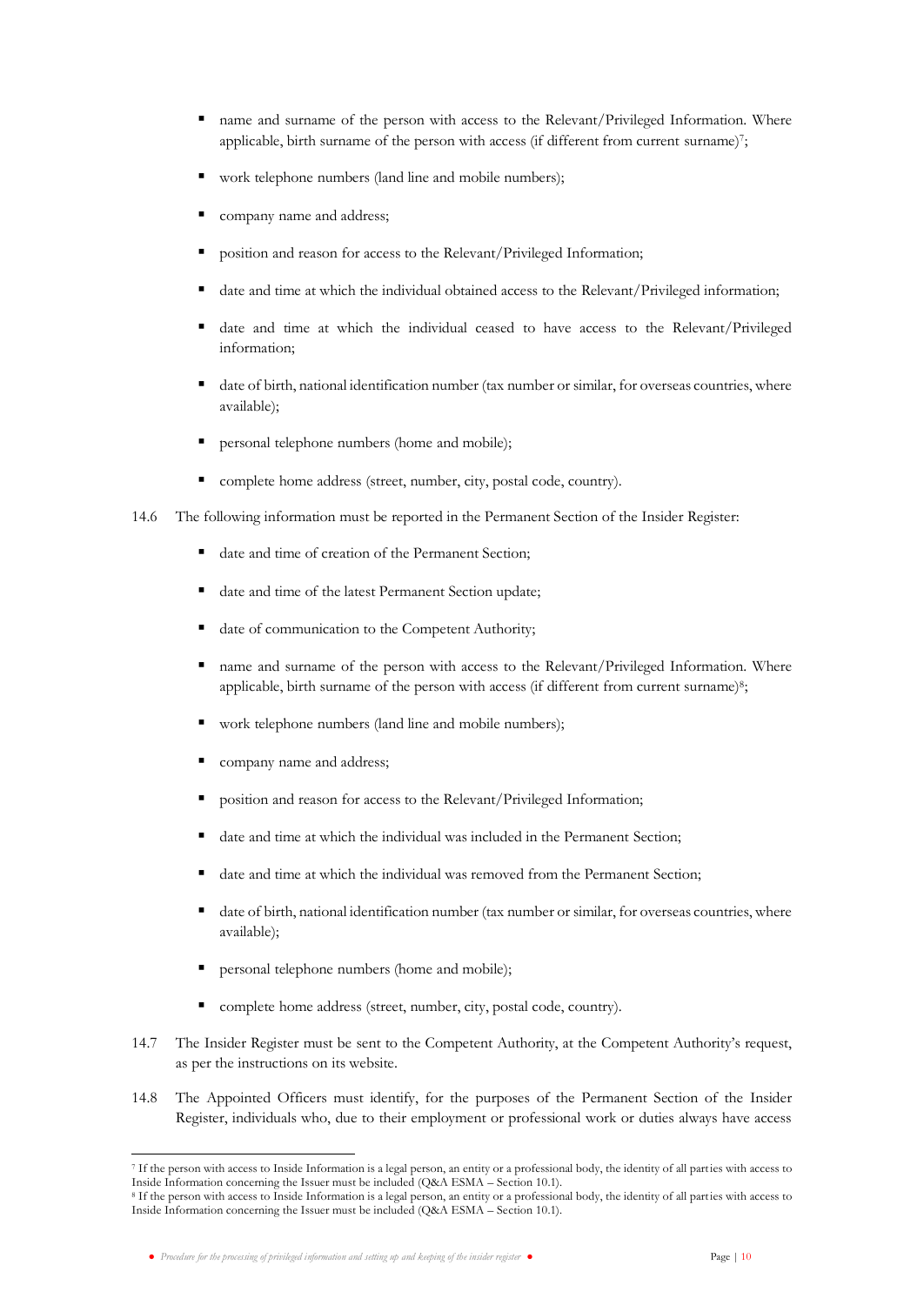to Privileged Information, and the reasons for including these individuals. Information concerning individuals in the Permanent Section must not be included in the Temporary Sections. These individuals – which can include, by way of example only: **(i)** Appointed Officers and executive directors, **(ii)** general managers, **(iii)** CFOs, **(iv)** Delegated Parties, and **(v)** any other individuals identified by the Appointed Officers as per the above –are obliged to communicate, on a case-by-case basis to the Delegated Parties, the names of their secretarial support staff as well as any other staff with access to Relevant/Privileged Information so that these individuals can be included in the Permanent Section of the Insider Register.

- 14.9 The Appointed Officers, together with the Delegated Party, is responsible for selecting the individuals to be included in each Temporary Section of the Insider Register.
- 14.10 If the Company decides not to delay the release of Privileged Information, the Insider Register must indicate the individuals who had access to the Privileged Information in the period between the time when the information was classified as Privileged Information and when it was disclosed to the market.
- 14.11 As per applicable regulation, the Insider Register must be immediately updated, including the date of the update, in the following cases:
	- (A) changes in the reasons for which the individual was included in the register;
	- (B) inclusion of new individuals; and
	- (C) if an individual on the register (in the Permanent Section or the Temporary Section) no longer has access to the Privileged Information.
- 14.12 Updates must also be made, for each individual enrolled, in relation to their access to various subsequent stages regarding the development of circumstances or the event that gave rise to the Relevant/Privileged Information.
- 14.13 The update must indicate the time and date at which the change that required the update occurred.
- 14.14 Updates are made by the Appointed Officers together with the Delegated Party.
- 14.15 The Company and the Appointed Officers must adopt, in a timely manner, all reasonable measures to ensure that all individuals in the Insider Register acknowledge in writing:
	- (A) when they are included in or removed from the Insider Register, or when their information in the register is updated;
	- (B) their obligations in having access to Privileged Information and the penalties for violating these obligations or in the event of unauthorised circulation of Privileged Information.
- 14.16 The information concerning individuals included in the Insider Register are kept for 5 (five) years from when the circumstances resulting in inclusion or updating of the register cease to exist.
- 14.17 The Appointed Officers can consult the Insider Register at any time.
- 14.18 The Company, regardless of the appointment of the Delegated Party, is responsible for duly keeping and updating the Insider Register in a timely manner as per this Procedure and applicable laws and regulations.

#### <span id="page-12-0"></span>15. **NOTICES TO THE COMPETENT AUTHORITY**

15.1 The Delegated Party must send, without delay, the Insider Register or parts of it to the Competent Authority any time it receives an explicit request in this regard.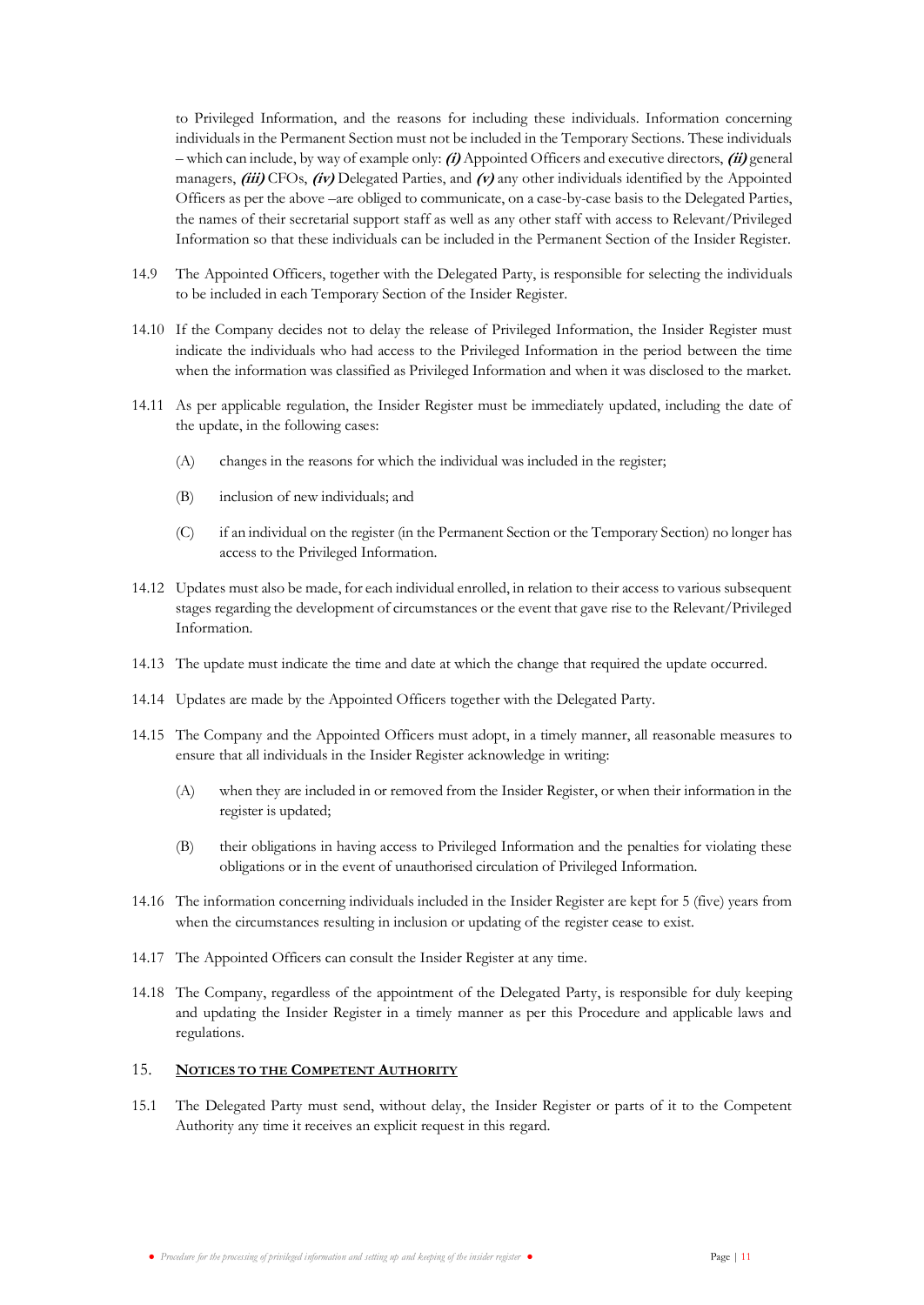### <span id="page-13-0"></span>16. **GROWTH MARKET FOR SMES**

- 16.1 Effective 3 January 2018, the Competent Authority registered EGM as a "Growth market for SMEs" in accordance with Article 33 (and any amendments, supplements or regulations for application) of Directive 2014/65/EU ("on markets in financial instruments") as transposed in Italy. Therefore, the Company can opt to apply the exemption from keeping an Insider Register as per Article 18, paragraph 6 of the MAR (and any amendments, supplements or regulations for application).
- 16.2 If the Company decides to apply the exemption as per the above paragraph: **(i)** Section 2 of this Procedure is considered as not applying; **(ii)** the Issuer is, however, required to set up and update the list of individuals with access to Privileged Information ("**List**"); and **(iii)** the Appointed Officers must ensure that all individuals with access to Privileged Information acknowledge their obligations given their inclusion in the List in explicit acceptance of this Procedure, if they did not otherwise do so as a result of the implementation of this Procedure. The Delegated Party will be responsible for keeping the List.
- <span id="page-13-1"></span>16.3 The Delegated Party must send, without delay, the List or parts of it to the Competent Authority any time the Company receives an explicit request in this regard.

## **SECTION 3 GENERAL PROVISIONS**

## <span id="page-13-3"></span><span id="page-13-2"></span>17. **CIRCULATION OF THE PROCEDURE**

- 17.1 The Appointed Officers are responsible for bringing this Procedure to the attention of all Addressees by sending a copy of it to them and to all individuals on the Insider Register when they are included in it.
- 17.2 The Subsidiaries, through the individuals responsible for their management in view of the entity's internal organisation, undertake to acknowledging this Procedure and send a copy to its Relevant Persons and employees, as well as abide by it.

#### <span id="page-13-4"></span>18. **BREACH OF THE PROCEDURE AND PENALTIES**

- 18.1 Addressees are informed that abuse of Privileged Information and market manipulation are considered offences and are subject to criminal and administrative penalties and can give rise to the Company's administrative liability. If, following a breach of the obligations under this Procedure and the applicable legal and regulatory provisions, the Company incurs administrative penalties, it will seek redress from the parties responsible for such violations in order to receive reimbursement for the payment of such penalties.
- 18.2 Any breach of this Procedure, even if this does not involved conduct punished by the legal authorities, the Competent Authorities or by Borsa Italiana, could cause significant damage for the Company, also in terms of its image.
- 18.3 In the event of breach of this Procedure, the Company will take the measures, established by the Italian Civil Code, against such individuals while also submitting requests for compensation for any damage incurred by the Company as a result of the breach. If the breach was committed by an employee, this could be considered as a disciplinary offence and, in the most serious of cases, could result in dismissal.
- 18.4 Without prejudice to the above paragraphs, the provisions of Article 180 ff. of the CLF apply, in addition to the MAR and all applicable legal and regulatory provisions.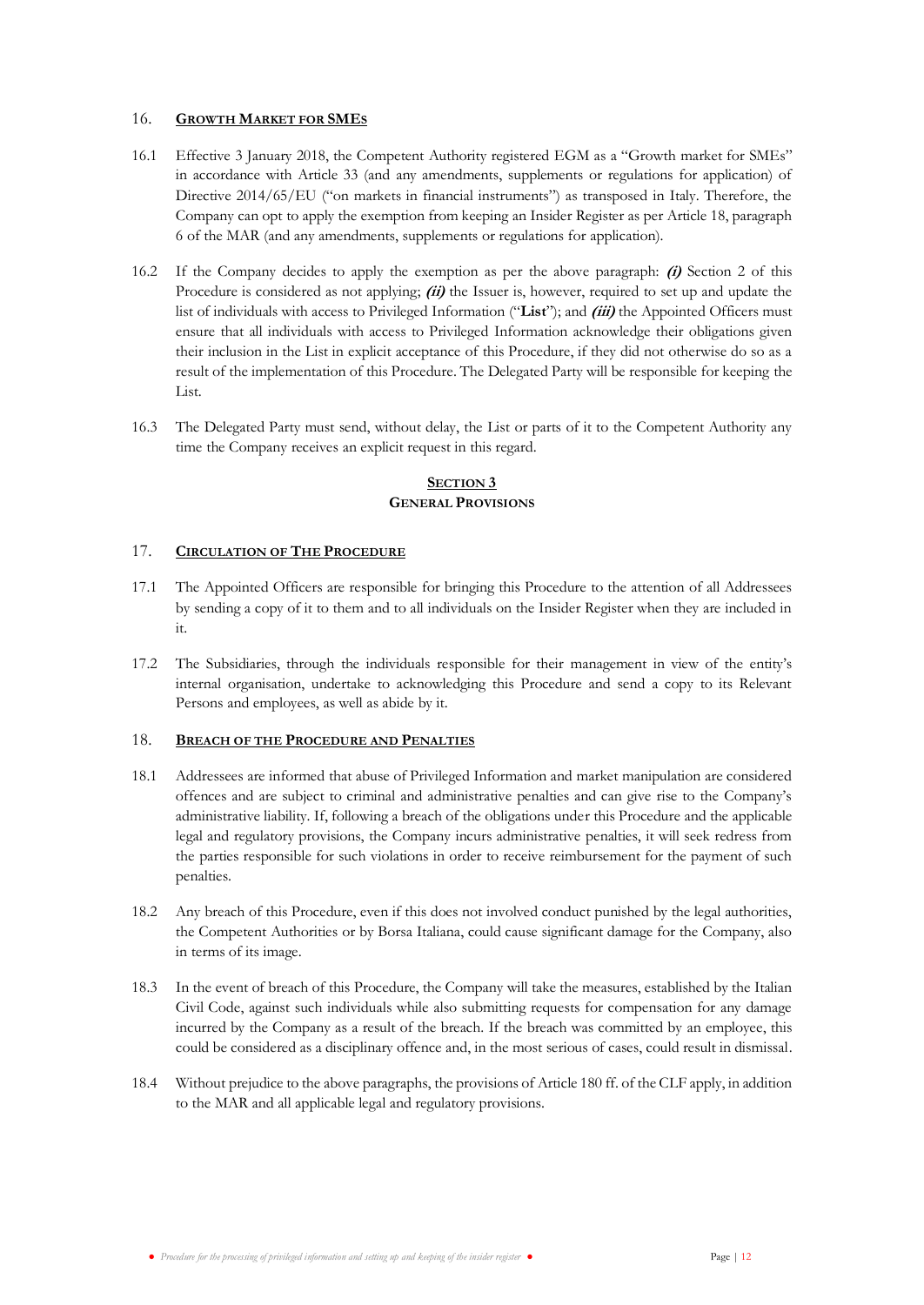# <span id="page-14-0"></span>19. **FINAL PROVISIONS**

19.1 The laws and regulations applicable to the Company as an issuer of financial instruments listed on EGM or on any other multilateral trading system apply to any matters not explicitly addressed under this Procedure.

## <span id="page-14-1"></span>20. **ENTRY INTO FORCE**

- 20.1 This Procedure, approved by the Board of Directors of DHH on 15 February 2022, will enter into force on 16 February 2022.
- 20.2 Any amendments required based on to the regulations applicable to issuers with securities listed on the EGM or on another multilateral trading system will be approved by the Board of Directors of the Company based on the reasoned proposal of the Appointed Officers.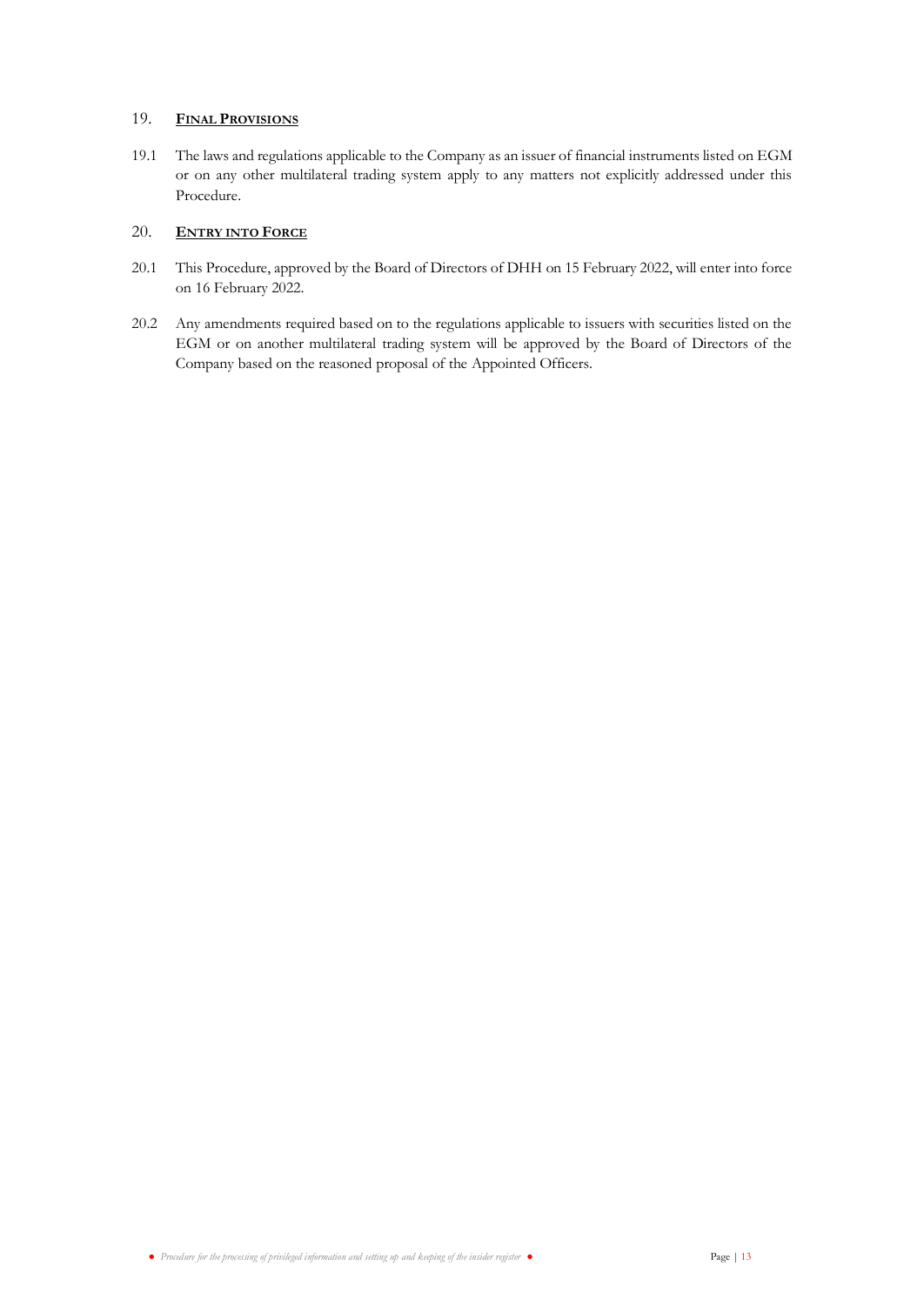## **ANNEXA**

#### **Annex I of Commission Implementing Regulation (EU) 2016/347**

#### **TEMPLATE 1**

#### List of individuals with access to privileged information — Section [indicate the privileged information specific to a contract or relating to an event]

Date and time (of creation of this section of the register or when the privileged information was identified): [*yyyy-mm-dd, hh:mm* UTC (coordinated universal time)]

**Date and time (latest update):** [*yyyy-mm-dd, hh:mm UTC (universal coordinated time)*]

**Date of communication to the competent authority:** *[yyyy-mm-dd]*

| Name   | Surname     | Birth       | Work                   | Name and address of       | Role and      | Obtained      | Ceased         | Date   | National       | Personal           | Complete home          |
|--------|-------------|-------------|------------------------|---------------------------|---------------|---------------|----------------|--------|----------------|--------------------|------------------------|
| of the | of the      | surname     | telephone              | company                   | reason for    | access        | access (date   | of     | identification | telephon           | address                |
| person | person      | of the      | numbers (land          |                           | access to     | (date and     | and time at    | birth  | number (if     | e                  | (street, number, city, |
| with   | with access | person with | line and mobile        |                           | privileged    | time at which | which the      |        | applicable)    | numbers            | postal code, country)  |
| access |             | access (if  | direct line)           |                           | information   | the person    | person ceased  |        |                | (home              |                        |
|        |             | different   |                        |                           |               | obtained      | to have access |        |                | and                |                        |
|        |             | from        |                        |                           |               | access to     | to privileged  |        |                | mobile)            |                        |
|        |             | current     |                        |                           |               | privileged    | information)   |        |                |                    |                        |
|        |             | surname)    |                        |                           |               | information)  |                |        |                |                    |                        |
| [text] | [text]      | text        | <i><u>Inumbers</u></i> | address of the            | [description] | [yyyy-mm-dd,  | [yyyy-mm-dd,   | Јуууу- | [number]       | <i>s</i> [numbers] | [complete home]        |
|        |             |             | (without)              | issuer/emission           | of the role,  | hh:mm UTC     | hh:mm UTC      | mm-    | and/or text]   | (without           | address                |
|        |             |             | spaces)]               | allowances market         | function and  |               |                | dd     |                | spaces)]           | — street and           |
|        |             |             |                        | participant/bid           | reason for    |               |                |        |                |                    | number                 |
|        |             |             |                        | platform/bid              | inclusion in  |               |                |        |                |                    | $-\text{city}$         |
|        |             |             |                        | commissioner/bid          | the register  |               |                |        |                |                    | — postal code          |
|        |             |             |                        | monitor or third party of |               |               |                |        |                |                    | — country              |
|        |             |             |                        | the person with access    |               |               |                |        |                |                    |                        |